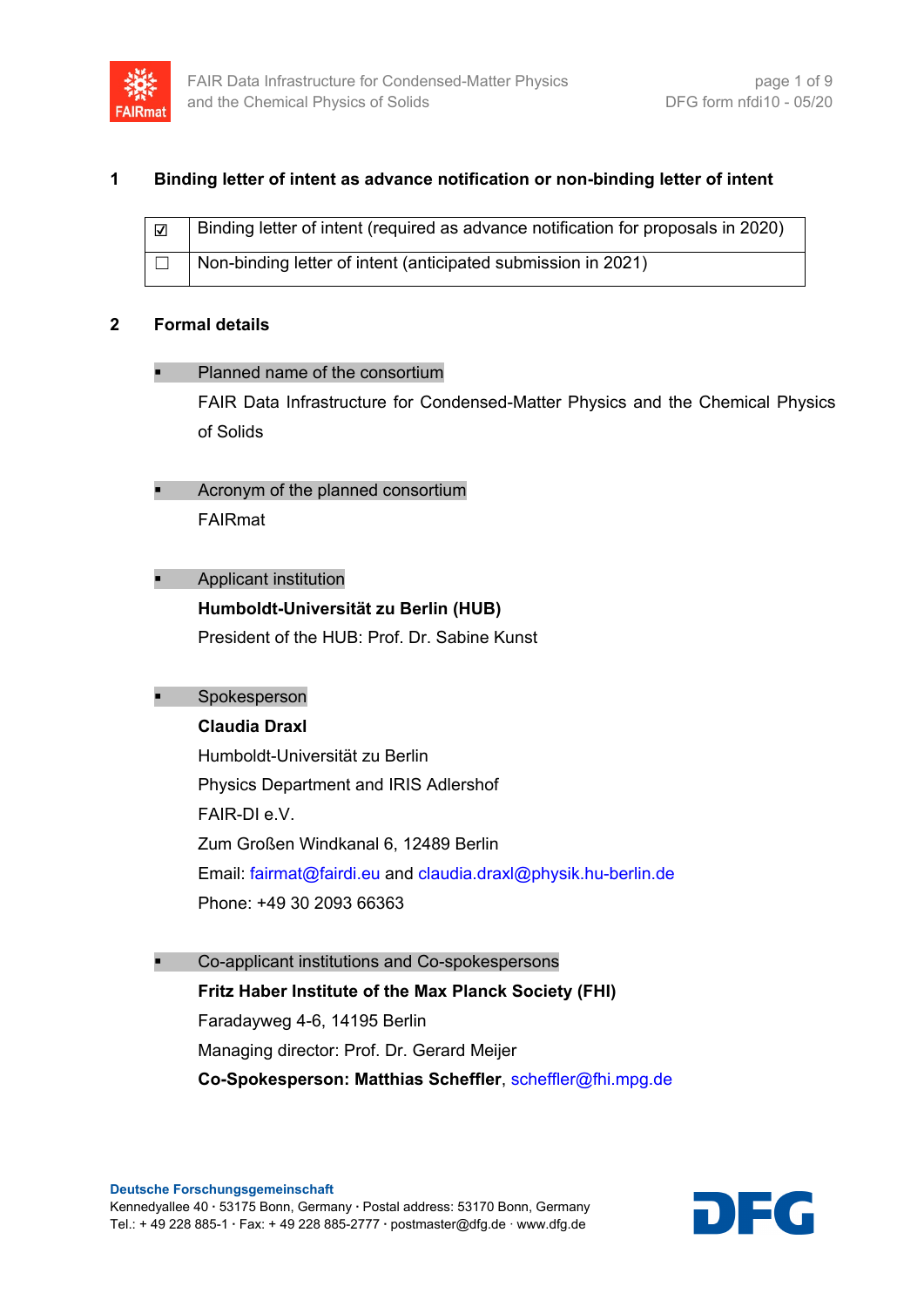

**Leibniz Institute for Crystal Growth (IKZ)** Max-Born-Str. 2, 12489 Berlin Director: Prof. Dr. Thomas Schröder **Co-Spokesperson: Martin Albrecht**, [martin.albrecht@ikz-berlin.de](mailto:martin.albrecht@ikz-berlin.de)

**Max Planck Institute for Chemical Energy Conversion (MPI-CEC)** Stiftstrasse 34-36, 45470 Mülheim an der Ruhr Managing Director: Prof. Dr. Robert Schlögl **Co-Spokesperson: Mark Greiner**, [mark.greiner@cec.mpg.de](mailto:mark.greiner@cec.mpg.de)

**Technical University of Munich (TUM)** Arcisstraße 21, 80333 Munich President: Prof. Dr. Thomas F. Hofmann **Co-Spokesperson: Hans-Joachim Bungartz**, [bungartz@tum.de](mailto:bungartz@tum.de)

**Karlsruhe Institute of Technology (KIT)** Kaiserstraße 12, 76131 Karlsruhe President: Prof. Dr.-Ing. Holger Hanselka **Co-Spokesperson: Christof Wöll**, [christof.woell@kit.edu](mailto:christof.woell@kit.edu)

## **FAIR-DI e.V.**

Zum Großen Windkanal 6, 12489 Berlin Chairperson, Prof. Dr. Matthias Scheffler **Co-Spokespersons: Matthias Scheffler**, **Christof Wöll**, **Claudia Draxl** [claudia.draxl@physik.hu-berlin.de,](mailto:claudia.draxl@physik.hu-berlin.de) [scheffler@fhi.mpg.de,](mailto:scheffler@fhi.mpg.de) [christof.woell@kit.edu](mailto:christof.woell@kit.edu)

#### **Participants**

| <b>Martin Aeschlimann</b> | <b>Technical University of Kaiserslautern</b>                         |
|---------------------------|-----------------------------------------------------------------------|
| Sören Auer                | Library of Science and Technology (TIB)                               |
| Carsten Baldauf           | Fritz Haber Institute of the Max Planck Society                       |
| Tristan Bereau            | Max Planck Institute for Polymer Research, University of<br>Amsterdam |
| Stefan Blügel             | Research Center Jülich                                                |
| Silvana Botti             | <b>Friedrich Schiller University Jena</b>                             |

**Deutsche Forschungsgemeinschaft**

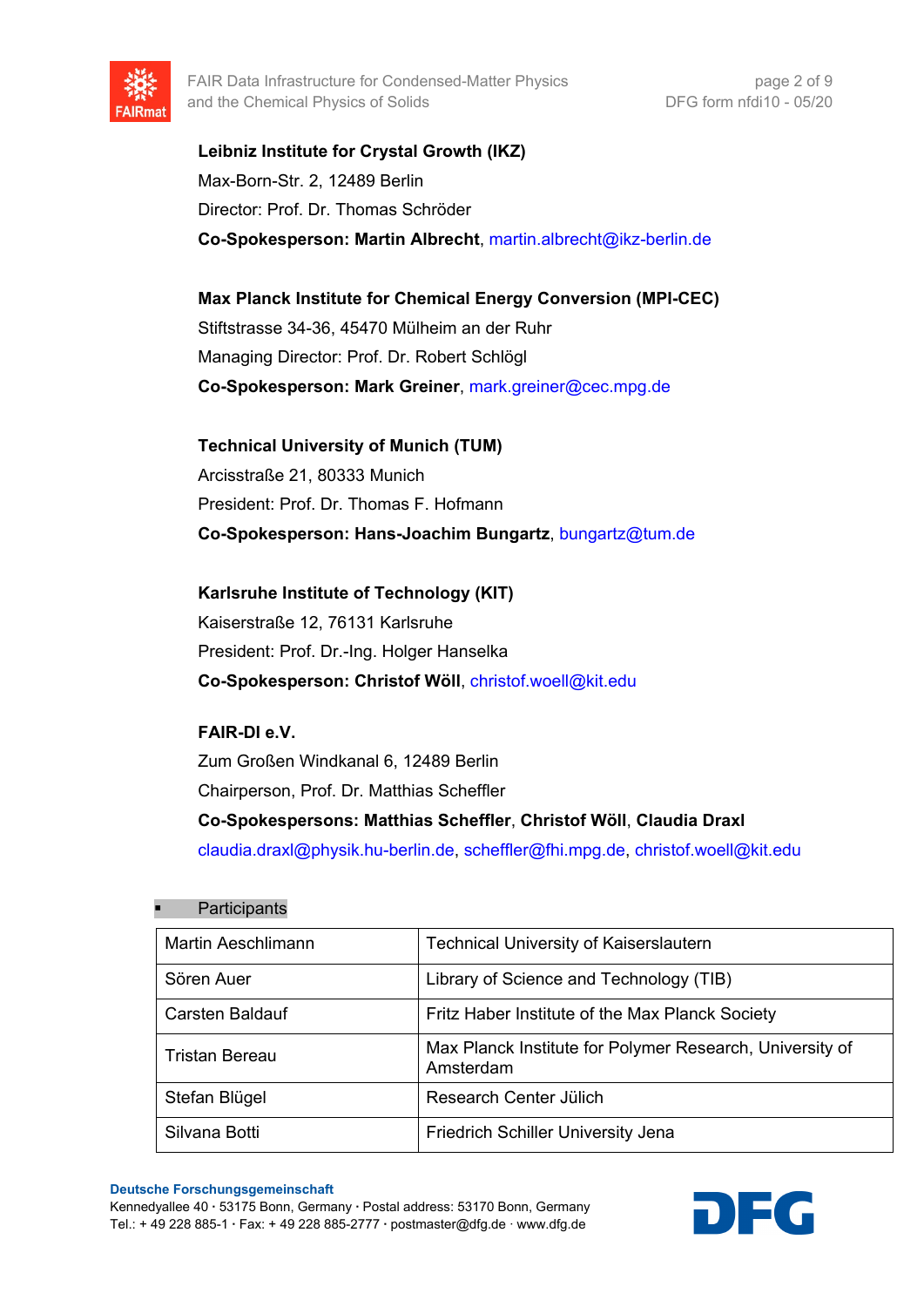

| Christoph J. Brabec         | Friedrich-Alexander University Erlangen-Nürnberg    |
|-----------------------------|-----------------------------------------------------|
| <b>Malte Dreyer</b>         | Humboldt-Universität zu Berlin                      |
| Natascha Dropka             | Leibniz Institute for Crystal Growth                |
| Ralph Ernstorfer            | Fritz Haber Institute of the Max Planck Society     |
| <b>Norbert Esser</b>        | Leibniz Institute for Analytical Sciences (isas)    |
| <b>Claudia Felser</b>       | Max Planck Institute for Chemical Physics of Solids |
| Luca Ghiringhelli           | Fritz Haber Institute of the Max Planck Society     |
| Roger Gläser                | Leipzig University                                  |
| Axel Groß                   | <b>Ulm University</b>                               |
| Marius Grundmann            | Leipzig University                                  |
| Aleksander Gurlo            | <b>TU Berlin</b>                                    |
| <b>Thomas Hammerschmidt</b> | <b>Ruhr-University Bochum</b>                       |
| <b>Tamas Haraszti</b>       | <b>University Aachen</b>                            |
| Kerstin Helbig              | Humboldt-Universität zu Berlin                      |
| <b>Stefan Hecht</b>         | Leibniz Institute for Interactive Materials (DWI)   |
| <b>Thomas Heine</b>         | <b>Technical University Dresden</b>                 |
| Jürgen Janek                | <b>Justus Liebig University Giessen</b>             |
| <b>Heinz Junkes</b>         | Fritz Haber Institute of the Max Planck Society     |
| Josef A. Käs                | Leipzig University                                  |
| <b>Wolfgang Klesse</b>      | Institute for Innovative Microelectronics (IHP)     |
| Christoph Koch              | Humboldt-Universität zu Berlin                      |
| Sarah Köster                | Georg-August-University Göttingen                   |
| <b>Kurt Kremer</b>          | Max Planck Institute for Polymer Research           |
| <b>Michael Krieger</b>      | Friedrich-Alexander University Erlangen-Nürnberg    |
| Markus Kühbach              | Max Planck Institute for Iron Research              |
| Hermann Lederer             | Max Planck Computing and Data Facility              |
| Ingrid Mertig               | Martin-Luther-University Halle-Wittenberg           |
| <b>Wolfgang Nagel</b>       | <b>TU Dresden</b>                                   |
| Rossitza Pentcheva          | <b>University Duisburg-Essen</b>                    |

#### **Deutsche Forschungsgemeinschaft**

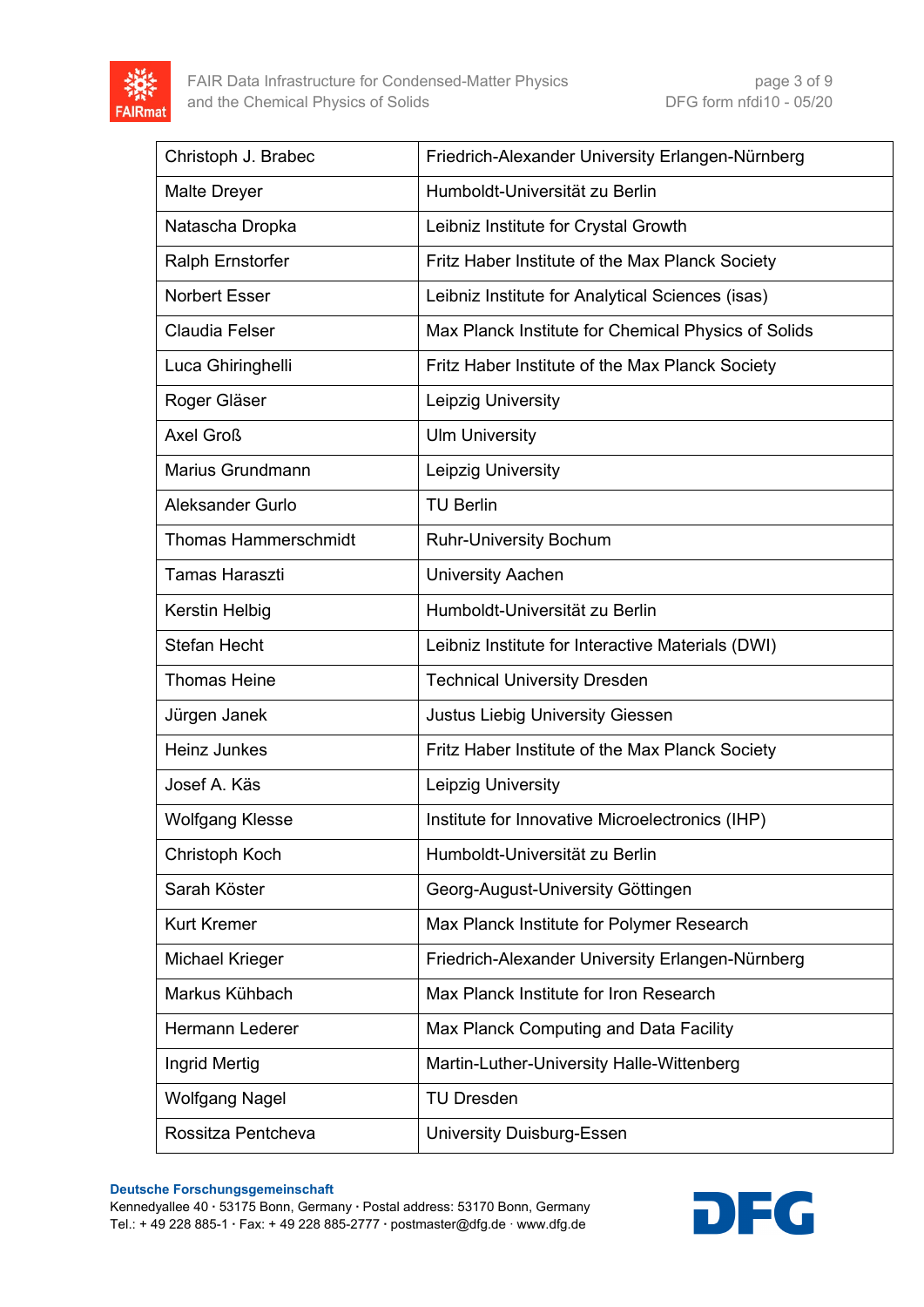

| Dierk Raabe                | Max Planck Institute for Iron Research                                   |
|----------------------------|--------------------------------------------------------------------------|
| Alexander Reinefeld        | Zuse Institute Berlin                                                    |
| <b>Karsten Reuter</b>      | Fritz Haber Institute of the Max Planck Society                          |
| <b>Raphael Ritz</b>        | Max Planck Computing and Data Facility                                   |
| Cesar Rodriguez-Emmenegger | Leibniz Institute for Interactive Materials (DWI)                        |
| <b>Erich Runge</b>         | ex officio Chairperson of the Sektion Kondensierte Materie<br>of the DPG |
| Markus Scheidgen           | Humboldt-Universität zu Berlin                                           |
| Robert Schlögl             | Fritz Haber Institute of the Max Planck Society                          |
| <b>Thomas Schröder</b>     | Leibniz Institute for Crystal Growth                                     |
| Godehard Sutmann           | <b>Jülich Supercomputing Centre</b>                                      |
| <b>Annette Trunschke</b>   | Fritz Haber Institute of the Max Planck Society                          |
| <b>Thomas Unold</b>        | <b>Helmholtz Zentrum Berlin</b>                                          |
| Roser Valenti              | <b>Goethe University Frankfurt</b>                                       |
| Holger von Wenckstern      | Leipzig University                                                       |
| Dieter Weber               | Research Center Jülich                                                   |
| <b>Heiko Weber</b>         | Friedrich-Alexander University Erlangen-Nürnberg                         |
| <b>Christian Wenger</b>    | Institute for Innovative Microelectronics                                |
| <b>Stefan Wesner</b>       | <b>Ulm University</b>                                                    |
| Joachim Wosnitza           | Helmholtz Zentrum Dresden Rossendorf                                     |

## **3 Objectives, work programme and research environment**

 Research area of the proposed consortium (according to the DFG classification system: [https://www.dfg.de/download/pdf/dfg\\_im\\_profil/gremien/fachkollegien/ amtsperi](https://www.dfg.de/download/pdf/dfg_im_profil/gremien/fachkollegien/%20amtsperiode_2020_2023/fachsystematik_fachkollegien_amtsperiode_2020-2023.pdf)ode 2020 2023/fachsystematik fachkollegien amtsperiode 2020-2023.pdf )

307 Physik der kondensierten Materie

Specifically, FAIRmat attempts to cover the full comprehensiveness of the *Sektion Kondensierte Materie* of the German Physical Society (DPG) with its 12 *Fachverbände*. [https://www.dpg](https://www.dpg-physik.de/vereinigungen/fachlich/skm/sektion-kondensierte-materie?set_language=en)[physik.de/vereinigungen/fachlich/skm/sektion-kondensierte-materie?set\\_language=en](https://www.dpg-physik.de/vereinigungen/fachlich/skm/sektion-kondensierte-materie?set_language=en)

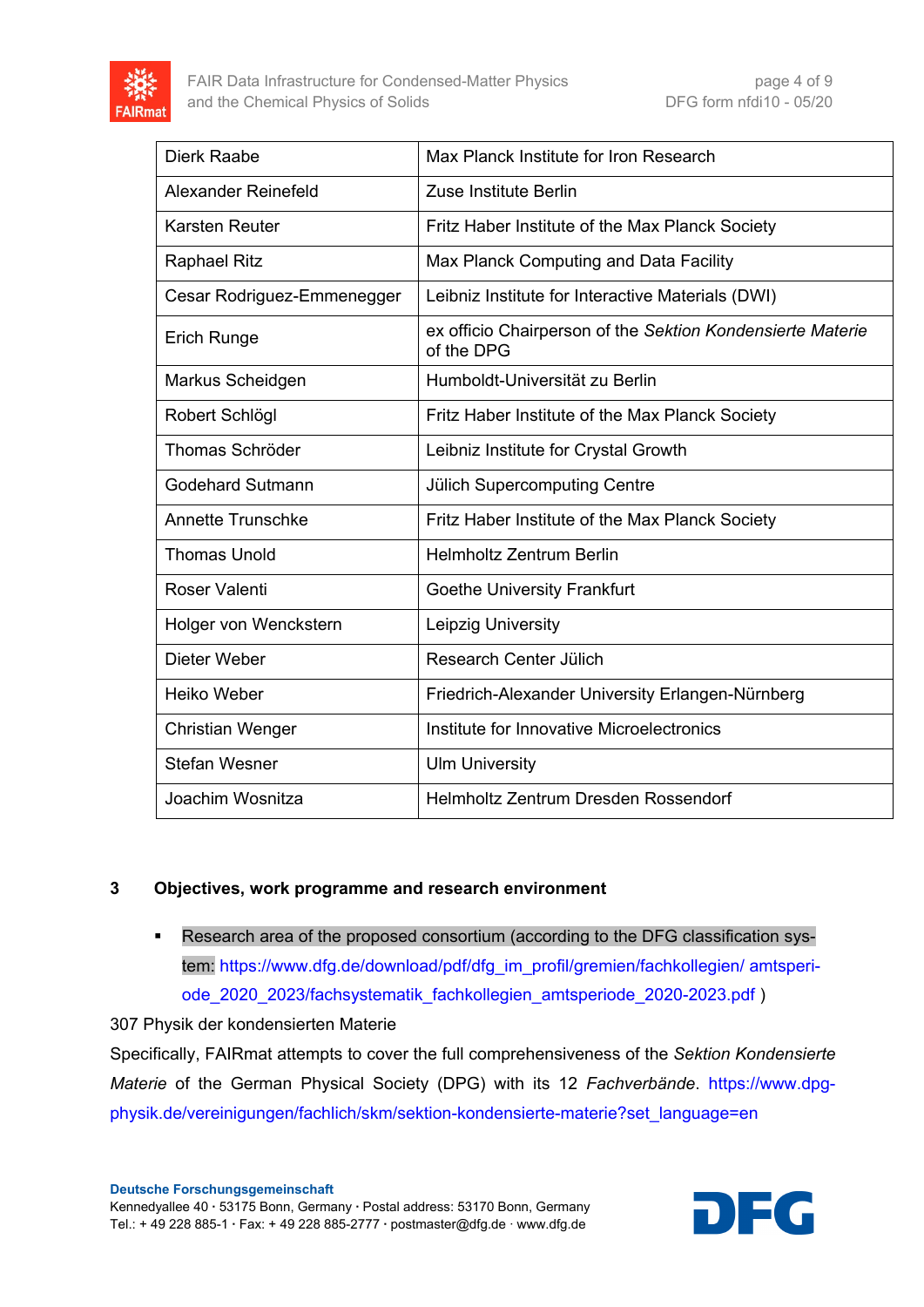

#### Concise summary of the planned consortium's main objectives and task areas

FAIRmat will install a **FAIR**[1](#page-4-0) data infrastructure for the wider area of *condensed-matter physics* and the *chemical physics of solids*. This represents a very broad range of different communities that can be characterized by either different classes of condensed matter (e.g. semiconductors, metals and alloys, soft and biological matter, etc.), by different techniques (e.g. ranging from crystal-growth and synthesis to experimental and theoretical characterization by a multitude of probes), or by functionality (exemplified here by battery materials, optoelectronics, catalysts, etc.). As a consequence, the data produced by the community are enormously heterogeneous and diverse in terms of the 4V of Big Data, i.e. Volume (amount of data), Variety (heterogeneity of form and meaning of data), Velocity (rate at which data may change or new data arrive), and Veracity (uncertainty of data quality). Also note that many research data produced today may appear irrelevant in the context they have been produced. Being regarded as "waste", they are not published. However, they may turn out highly valuable for other purposes. So, the *R* in FAIR (reusability) also means "store, share, and recycle the waste!" To cope with all the diversity and complexity, a bottom-up approach that satisfies the needs of the different sub-communities is a must to foster acceptance by the community and participation of a large number of individual researchers and laboratories. FAIRmat sets out to tackle this challenge by a user-driven approach to develop easy-to-use tools and an infrastructure towards FAIR data processing, storage, curation, sharing, and future use of materials data. For the latter, a major goal of FAIRmat is *making data artificial-intelligence (AI) ready*.

Data obtained by a certain experimental technique for a specific sample of a selected material are only worth keeping if the sample is fully characterized and apparatus and measurement conditions as well as the measured quantity are described in detail. Likewise, computed data are only meaningful when method, approximations, code and code version, as well as all computational parameters are known. In essence, we need an extensive annotation, i.e. a systematic metadata catalogue, also covering ontologies. This also includes the description of provenance and data quality (their usefulness for a given context). To address all these aspects and to support basic science and individual researchers, we have identified several task areas (in short called Areas, further broken down into tasks) that are sketched in the following:

**Area A** – *Synthesis* – is dedicated to the full characterization of samples and the corresponding synthesis and growth processes. Without this information, reproducibility of materials and their properties with given quality will be hampered. The specific tasks will consider various synthesis routes, i.e., from the gas, liquid, and solid phases, and by assembly.

**Deutsche Forschungsgemeinschaft**

**.** 



<span id="page-4-0"></span><sup>1</sup> FAIR = findable, accessible, interoperable, reusable: D. Wilkinson et al., Sci. Data 3, 160018 (2016).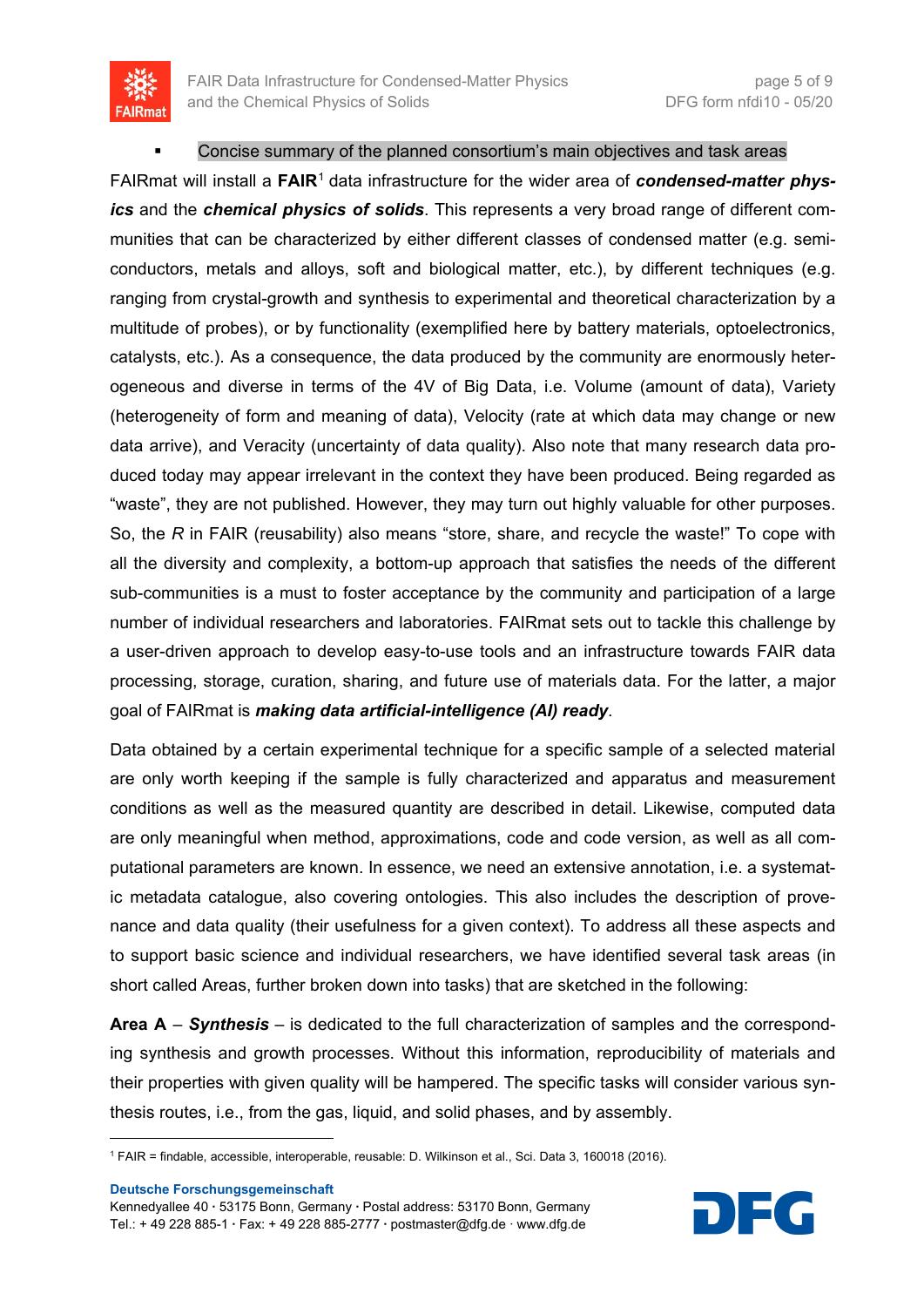

**Area B** – *Experiment* – covers the microscopic characterization of materials by a broad variety of measurement techniques. Each of them comes with specific challenges concerning processing, curation, and storage, owing to differences in volume, velocity, data formats, etc. FAIRmat will exemplify its approach in a first phase by a representative selection of experimental probes.

**Area C** – *Theory and Computation* – deals with numerical techniques to compute materials properties. Such techniques differ in the theoretical concepts, approximations, and numerical recipes, depending on the employed software. Our general approach to tackle this diversity re-lies on the concepts developed by the [NOMAD Laboratory](https://nomad-lab.eu/)<sup>[2](#page-5-0)</sup>. The tasks of Area C concern extensions towards excitations and strongly correlated materials, as well as towards classical (particle-based) simulations and multi-scale modeling.

**Area D** – *Digital Infrastructure* – will be a common brace to all other areas. Specific tasks will be dedicated to processing and decentral storage, creating a network of data hubs at different locations. The FAIRmat *Portal*, a web-based graphical user interface, including a *Materials Encyclopedia*[3](#page-5-1), will allow for searching, accessing, and inspecting (meta)data from all over Germany (and worldwide). FAIRmat will develop and provide tools, from processing to post-processing, including analysis by artificial intelligence, and it will provide guidance and advancements of electronic lab-books (ELN), laboratory information management systems (LIMS), etc. Tight collaborations with HPC centers will ensure the embedding into the overall NFDI landscape.

**Area E** – *Use-Case Demonstrators* – will highlight how the tools developed in the above areas will benefit different scientific communities and demonstrate hand-shakes and potential synergies with other consortia. The specific tasks of this area will cover in the first phase use cases on battery materials, heterogeneous catalysis, optoelectronics, spintronics & magnetism, metalorganic frameworks, biological physics applications, and artificial intelligence.

**Area F** – *User Support, Training & Outreach* – will reflect our concept for how to engage with the community, to allow researchers to make use and handle the FAIRmat tools. We will offer a variety of workshops and other training opportunities and provide support for connecting data hubs to the overall data infrastructure.

**Area G** – *Administration and Coordination* – will deal with all coordination and management issues and the embedding into the Overall NFDI. As such, it will address synergies with other consortia and the interaction with the NFDI Directorate.

**Deutsche Forschungsgemeinschaft**

**.** 



<span id="page-5-0"></span><sup>&</sup>lt;sup>2</sup> C. Draxl and M. Scheffler, The NOMAD Laboratory: From Data Sharing to Artificial Intelligence, J. Phys. Mater. 2, 036001 (2019); <https://doi.org/10.1088/2515-7639/ab13bb>

<span id="page-5-1"></span><sup>&</sup>lt;sup>3</sup> Based on the NOMAD Encyclopedia [\(https://encyclopedia.nomad-coe.eu\)](https://encyclopedia.nomad-coe.eu/) currently containing only computed data.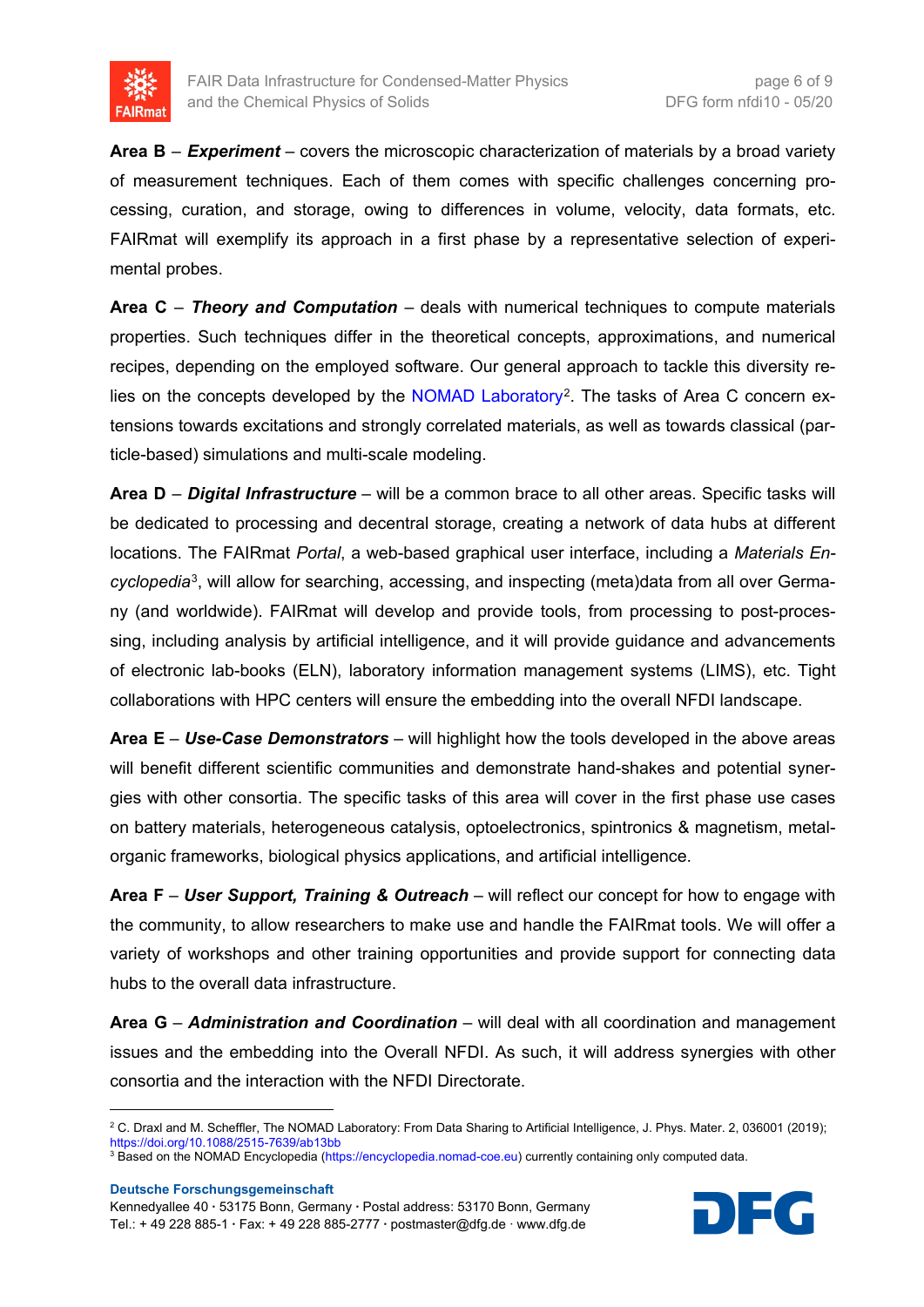

 Brief description of the proposed use of existing infrastructures, tools and services that are essential in order to fulfil the planned consortium's objectives

FAIRmat researchers have ample experience in building and running data infrastructures, evidenced by the non-profit association [FAIR-DI e.V.](https://fair-di.eu/) Its most prominent pillar is the [NOMAD La](https://nomad-lab.eu/)[boratory.](https://nomad-lab.eu/) It has created the [NOMAD Metainfo,](https://metainfo.nomad-coe.eu/) a metadata schema for computational materials science, and developed parsers / interpreters / normalizers for the 40 most important largescale computer codes of the community. Hosting so far more than 100 million calculations (summer 2020), it represents the worldwide biggest data collection of its kind. Note that in the last year, the number has doubled. The [NOMAD Repository](https://nomad-lab.eu/index.php?page=repo-arch) & Archive are fully FAIR, even spearheading other "FAIR activities". NOMAD was among the first GoFAIR Implementation [Networks.](https://www.go-fair.org/implementation-networks/overview/nomad/) The [European Center of Excellence](https://nomad-coe.eu/) *NOMAD* is a component of the NOMAD Laboratory, which is now focusing on software developments for upcoming exascale computers.

Ample expertise on metadata and interoperability exists also through the DFG project GeRDI [\(Generic Research Data Infrastructure\)](https://www.gerdi-project.eu/). Overall, FAIRmat can count on access to and cooperation with Germany's major data and computing facilities (JSC [Jülich], MPCDF [Garching], ZIH [Dresden], ZIB [Berlin], kiz [Ulm], LRZ [Munich], TIB [Hanover], etc.). FAIRmat already created publications and organized workshops on metadata and ontology challenges of the condensedmatter and chemical-physics community.[4,](#page-6-0)[5](#page-6-1),[6](#page-6-2) FAIRmat's recent *[Satellite Workshop on Data Ac](https://th.fhi-berlin.mpg.de/meetings/fairdi2020/index.php?n=Meeting.DataInArpes)[quisition in Angle-Resolved Photoemission Spectroscopy](https://th.fhi-berlin.mpg.de/meetings/fairdi2020/index.php?n=Meeting.DataInArpes)* was the last in the series. The big virtual FAIR-DI Conference on a *[FAIR Data Infrastructure for Materials Genomics](https://th.fhi-berlin.mpg.de/meetings/fairdi2020/index.php?n=Meeting.DataInArpes)* brought the international community together and hosted the *[Satellite Workshop on NFDI@Teaching](https://th.fhi-berlin.mpg.de/meetings/fairdi2020/index.php?n=Meeting.NFDIatTeaching)*.

Supporting the individual researchers and the entire community is the topmost goal of FAIRmat. Satisfying these needs is ensured by the involvement and support of leading research organizations like the Condensed Matter Section (SKM) of the DPG, many universities and research institutions, large-scale research facilities and research networks. Most of the SKM divisions are already active within FAIRmat, others will be integrated as soon as they are ready to join. The installation of a FAIR infrastructure will only be successful if it involves also the international community. Memoranda of Understanding (MuO) have been signed with NIST (USA), Shanghai University and their Materials Genome Institute (China), and the Finish IT Center CSC. Other international partners are directly involved via their membership in FAIR-DI e.V.

<span id="page-6-0"></span><sup>4</sup> L.M. Ghiringhelli, et al, *Towards efficient data exchange and sharing for big-data driven materials science: metadata and data formats*. npj Computational Materials 3, 46 (2017); https://doi.org/10.1038/s41524-017-0048-5

**Deutsche Forschungsgemeinschaft**

<u>.</u>



<sup>5</sup> L.M. Ghiringhelli et al., *Shared Metadata and Data Formats for Big-Data-Driven Materials Science,* to be published.

<span id="page-6-2"></span><span id="page-6-1"></span><sup>6</sup> Shared metadata and data formats for Big-Data Driven Materials Science: A NOMAD-FAIRDI workshop, Berlin Adlershof, Germany, July 8-12, 2019; <https://th.fhi-berlin.mpg.de/meetings/meta2019/>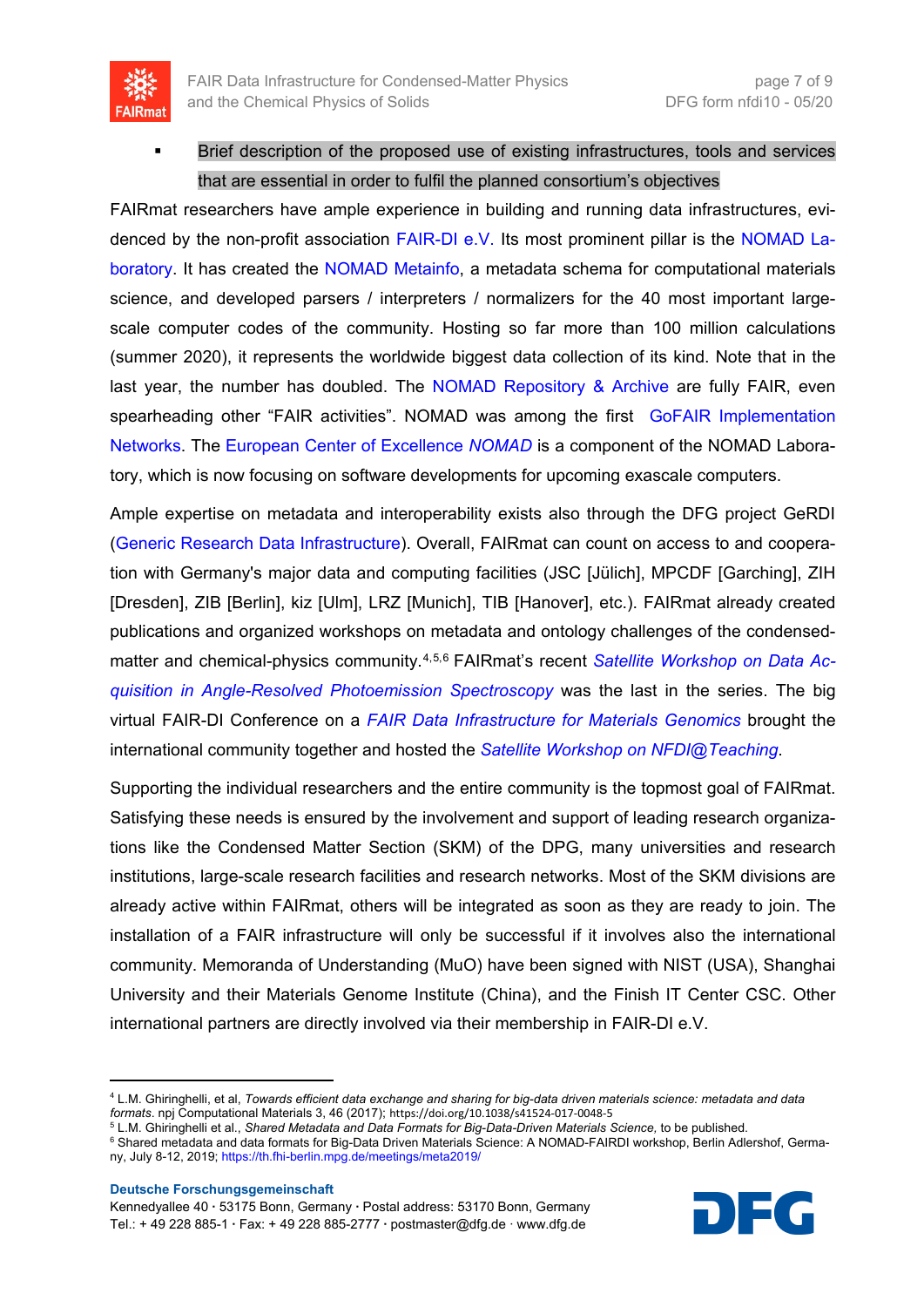

 Interfaces to other proposed NFDI consortia: brief description of existing agreements for collaboration and/or plans for future collaboration

Synergies and potential overlap with other consortia have been discussed with many consortia. With **DAPHNE**, we agreed on a pilot project to identify the needs and interfaces in terms of data structures, metadata, and data exchange between the two consortia; to synergistically develop ELNs; and to organize a workshop on metadata in 2022, also involving the consortium **MaRDI**. We recall that members of the FAIRmat team have been actively pushing forward joint efforts related to metadata already during the last years. With MaRDI, we will also collaborate on the developments of metadata and ontology descriptions for data from "computer experiments" (Area C).

We have close contacts with both chemistry consortia**, NFDI4Chem** and **NFDI4cat**. Several FAIRmat members are also active in one or both. The condensed-matter and chemical physics of heterogeneous catalysis are a component of FAIRmat, represented by renowned, worldwideleading scientists of this field. Specifically, the chemical physics of surfaces of materials, chemical reactions at surfaces, and multi-scale modeling of heterogeneous catalysis will be explored in collaboration with NFDI4cat, where the latter will extend these studies towards engineering. Data aspects of theoretical / computational chemistry as well as ELNs will be treated together with NFDI4Chem. There are common interests in quantum chemistry where FAIRmat already serves several important computer codes, where parsers, normalizers, converters, and metadata have been developed for Gaussian, GAMESS, MOLCAS, DMol3, NWChem, ORCA, Turbomole, etc. by FAIRmat's component NOMAD already.

We are also in close contact with the engineering consortia, **NFDI4Ing** und **NFDI-MatWerk**. With the latter, we will collaborate in terms of metadata and ontologies for establishing links between the time and length scales addressed in FAIRmat with the larger scales of applied research as addressed by NFDI-MatWerk. Their strong engineering expertise on processing history and microstructure information is fully complementary to FAIRmat's basic-science focus on electronic- and atomic-structure modelling. This enables a digital representation (ontology) of materials under realistic conditions. With NFDI4Ing we will collaborate on open-access tools, e.g. ELN solutions, data analysis methods, and workflows. Further, also note agreements with **PUNCH4NFDI**, **NFDI4Phys**, **DataPLANT**, **NFDI4MED**, **NFDI4MobilTech, NFDI4DataScience**, and **NFDIxCS**.

Boundaries between FAIRmat and other consortia as well as hand-shakes, and synergies will be highlighted by our *Use-Case Demonstrators* (Area E).